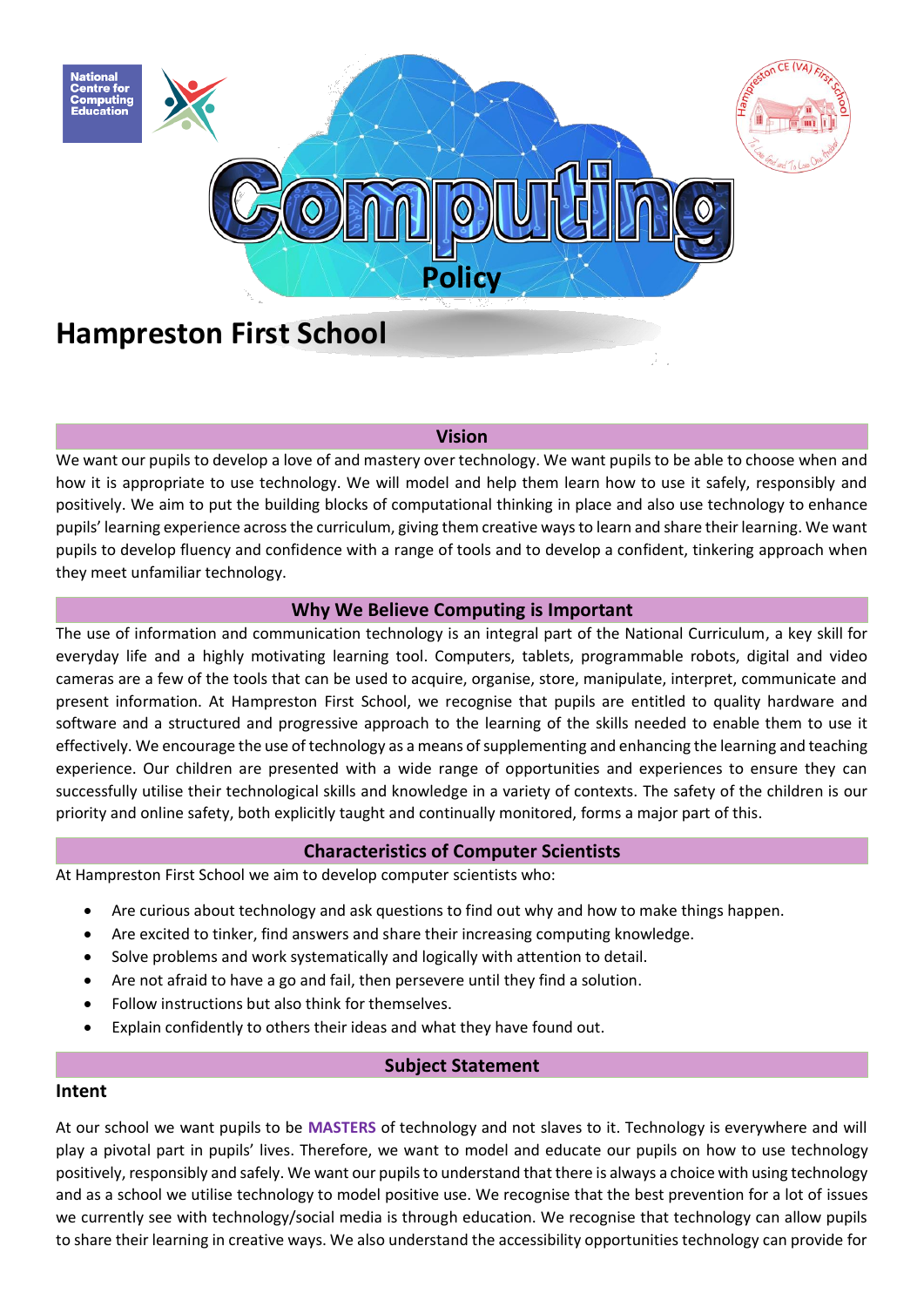our pupils. Our knowledge-rich curriculum has to be balanced with the opportunity for pupils to apply their knowledge creatively which will in turn help our pupils become skilful computer scientists. We encourage staff to try and embed computing across the whole curriculum to make learning creative and accessible. We want our pupils to be fluent with a range of tools to express their understanding. We aim by the end of Year 4 that our pupils will have the independence and confidence to choose the best tools to fulfil the tasks and challenges set by teachers or for projects of their own.

# **Implementation (New for 2022 – NCCE Curriculum)**

During the Spring 2022, we will be transitioning to a new scheme of work (SoW) supported by the National Centre for Computing Education, a DfE recognised curriculum provider. The NCCE scheme of work ensures thorough coverage of the National Curriculum, providing clear links between knowledge and skills taught each year. The knowledge and skills maps build year on year to deepen and challenge our learners. The NVCCE SoW also ensures the pupils have access to the most current resources and pedagogy, supporting Hampreston in our provision of resources including hardware, apps/software and devices.

With the children, we also engage with a variety of activities during Safer Internet Week each year.

Hampreston aims to:

- Meet the requirements of the National Curriculum programmes of study for computing.
- Provide a relevant, challenging and enjoyable curriculum for computing for all pupils.
- Use ICT and computing as a tool to enhance learning throughout the curriculum.
- To respond to new developments in technology.
- To equip pupils with the confidence and capability to use ICT and computing throughout their later life.
- To develop the understanding of how to use ICT and computing safely and responsibly.

The National Curriculum for computing aims to ensure that all pupils:

- Can understand and apply the fundamental principles of computer science, including logic, algorithms, data representation, and communication.
- Can analyse problems in computational terms, and have repeated practical experience of writing computer programs in order to solve such problems.
- Can evaluate and apply information technology, including new or unfamiliar technologies, analytically to solve problems.
- Are responsible, competent, confident and creative users of information and communication technology.

# **Impact**

We encourage our children to enjoy and value the curriculum we deliver. We will constantly ask the **WHY** behind their learning and not just the **HOW**. We want learners to discuss, reflect and appreciate the impact computing has on their learning, development and well-being. Finding the right balance with technology is key to an effective education and a healthy life-style. We feel the way we implement computing helps children realise the need for the right balance and one they can continue to build on in their next stage of education and beyond. We encourage regular discussions between staff and pupils to best embed and understand this. The way pupils showcase, share, celebrate and publish their work will best show the impact of our curriculum. We also look for evidence through reviewing pupil's knowledge and skills digitally and observing their learning regularly.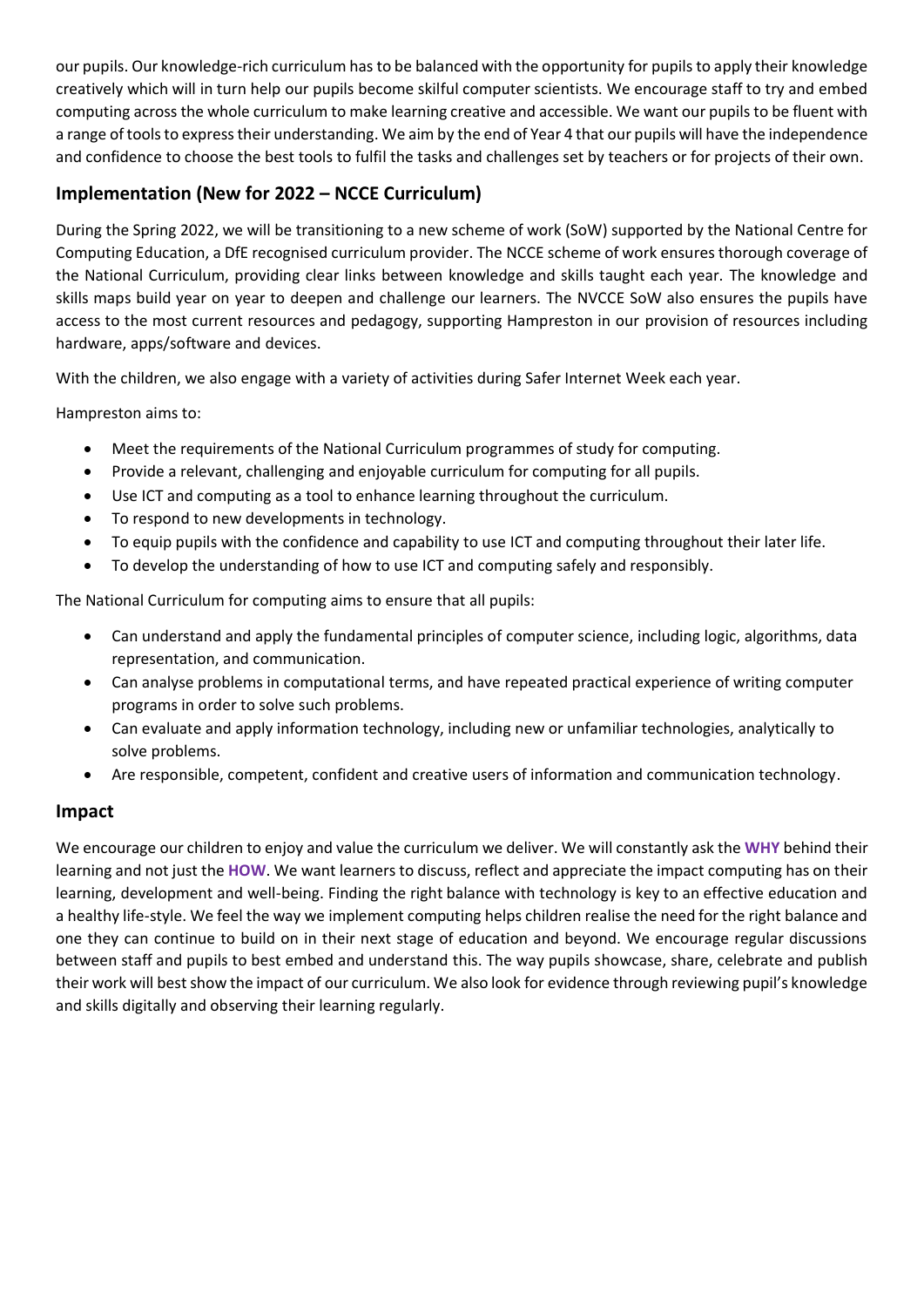# **Computing Curriculum Overview**

|             | Autumn 1                                               | Autumn 2                | Spring 1                       | Spring 2                      | Summer 1              | Summer 2                     |
|-------------|--------------------------------------------------------|-------------------------|--------------------------------|-------------------------------|-----------------------|------------------------------|
|             | Computer<br>Systems                                    | <b>Creating Media</b>   | Programming A                  | Data &<br><i>Information</i>  | Creating Media        | Programming B                |
| <b>EYFS</b> | *Play and exploration of devices across the curriculum |                         |                                |                               |                       |                              |
| Year 1      | Technology<br>Around Us                                | <b>Digital Painting</b> | Moving a<br>Robot              | Grouping<br>Data              | Digital<br>Writing    | Introduction<br>to Animation |
| Year 2      | <b>IT Around Us</b>                                    | Digital<br>Photography  | Robot<br>Algorithms            | Pictograms                    | <b>Making Music</b>   | Introduction to<br>Quizzes   |
| Year 3      | Connecting<br>Computers                                | Animation               | Sequence in<br>Music           | <b>Branching</b><br>Databases | Desktop<br>Publishing | Events and<br>Actions        |
| Year 4      | The Internet                                           | <b>Audio Editing</b>    | Repetition in<br><b>Shapes</b> | Data Logging                  | <b>Photo Editing</b>  | Events and<br>Actions        |

## **Early Years and Computing\***

Despite computing not being explicitly mentioned within the **Early Years Foundation Stage (EYFS) statutory framework**, which focuses on the learning and development of children from birth to age five, there are many opportunities for young children to use technology to solve problems and produce creative outcomes. In particular, many areas of the framework provide opportunities for pupils to develop their ability to use computational thinking effectively, such as through undertaking projects involving the concepts and approaches suggested by Computing at School's (CAS) [Barefoot Computing](http://www.barefootcomputing.org/) resources.

As young children take part in a variety of tasks with digital devices, such as moving a [Bee Bot](http://www.tts-group.co.uk/Hero-BeeBot.html) around a classroom, they will already be familiar with the device before being asked to undertake tasks related to the key stage one (KS1 ages 5 - 7 years) computing curriculum, such as writing and testing a simple program. Not only will children be keen to again use a device they had previously enjoyed using, their [cognitive load will also be reduced,](http://code-it.co.uk/a-review-of-cognitive-load-theory-lessons-of-teaching-computing/) meaning they are more likely to succeed when undertaking activities linked to the next stage in their learning.

Within the revised EYFS statutory framework, the Technology strand within Understanding the World has been removed. However, there are opportunities within each area of the framework to enable practitioners to effectively prepare children for studying the computing curriculum.

## **Incorporating computing in all areas of the EYFS**

The September 2020 release of [Development Matters](https://www.gov.uk/government/publications/early-adopter-schools-eyfs-framework) (pg. 9) outlines how effective teaching and learning gives children the opportunity to play and explore, participate in active learning and create and think critically. The activities outlined below have therefore been included to meet these criteria where feasible. Tasks are outlined for each area of the EYFS framework, although many other opportunities exist to use technology with younger children; particularly when linked to a topic studied within class.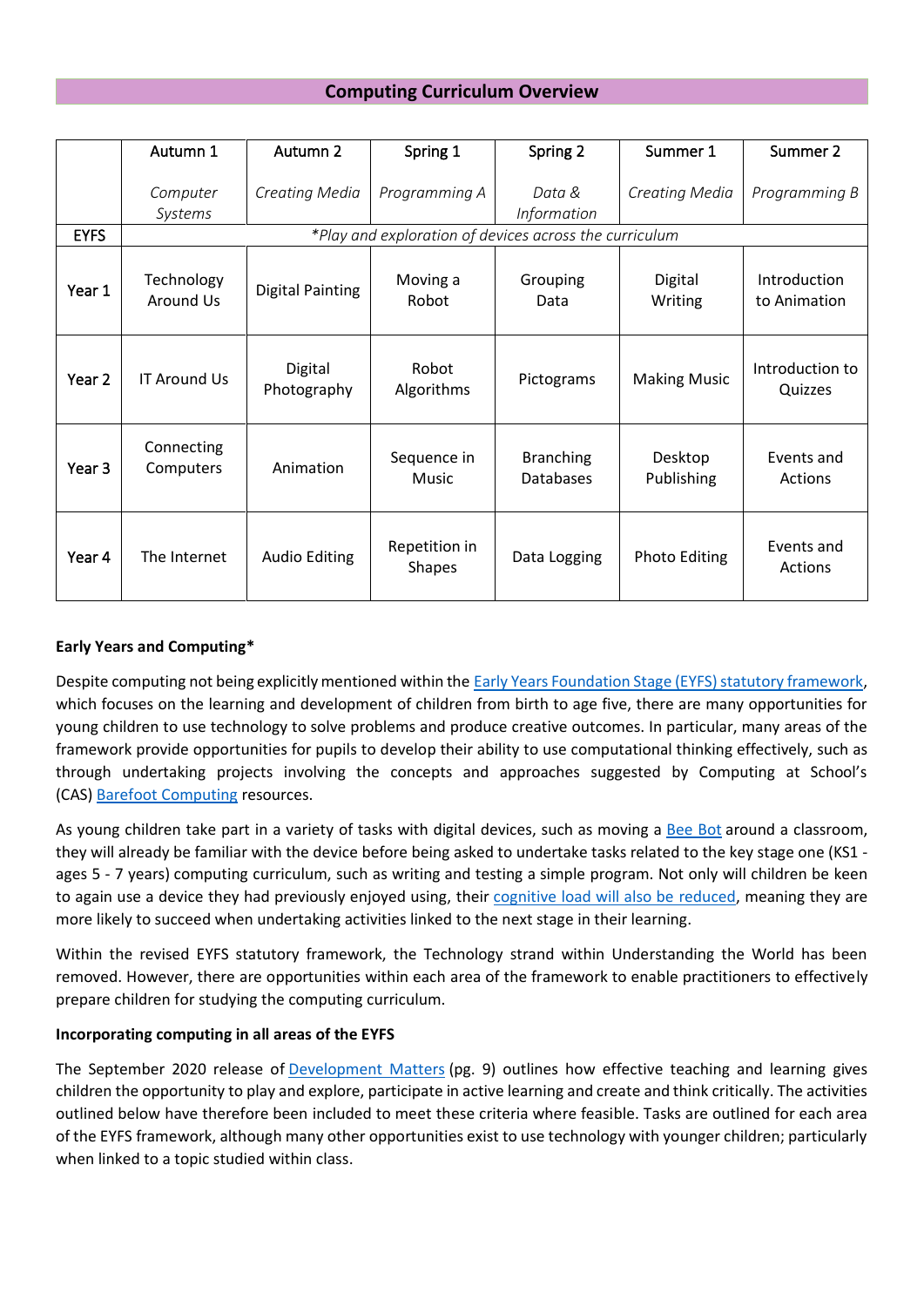It is important in the Early Years Foundation Stage to give children a broad, play-based experience of computing in a range of contexts, including outdoor play. Computing is not just about computers. Early years learning environments should feature computing scenarios based on experience in the real world, such as role play. Children gain confidence, control and language skills through opportunities to explore using non-computer-based resources such as tills and walkie-talkie sets. Recording devices can support children to develop their communication skills. This is particularly useful with children who have English as an additional language.

# By the end of key stage 1 pupils should be taught to:

Understand what algorithms are; how they are implemented as programs on digital devices; and that programs execute by following precise and unambiguous instructions.

- Create and debug simple programs.
- Use logical reasoning to predict the behaviour of simple programs.
- Use technology purposefully to create, organise, store, manipulate and retrieve digital content.
- Recognise common uses of information technology beyond school.
- Use technology safely and respectfully, keeping personal information private; identify where to go for help and support when they have concerns about content or contact on the internet or other online technologies.

# By the end of key stage 2 pupils should be taught to:

- Design and write programs that accomplish specific goals, including controlling or simulating physical systems; solve problems by decomposing them into smaller parts
- Use sequence, selection, and repetition in programs; work with variables and various forms of input and output; generate appropriate inputs and predicted outputs to test programs
- Use logical reasoning to explain how a simple algorithm works and to detect and correct errors in algorithms and programs
- Understand computer networks including the internet; how they can provide multiple services, such as the world-wide web; and the opportunities they offer for communication and collaboration
- Describe how internet search engines find and store data; use search engines effectively; be discerning in evaluating digital content; respect individuals and intellectual property; use technology responsibly, securely and safely
- Select, use and combine a variety of software (including internet services) on a range of digital devices to accomplish given goals, including collecting, analysing, evaluating and presenting data and information.

# **Promoting British Values Through Computing**

We endeavour to promote the British Values of democracy, the rule of law, individual liberty and mutual respect and tolerance of those with different faiths and beliefs through our computing curriculum. Please see our British Values policy for further information. Through our computing lessons we promote individual liberty through encouraging children to make their own choices and mutual respect in listening to other people's ideas.

# **Spiritual, Moral, Social and Cultural Aspects**

Moral development is promoted through drawing conclusions using observation and evidence rather than preconceptions. To ensure social development, children learn to respect the opinions of others and work together in groups. Cultural development is promoted through helping children to recognise how human technological inventions and ideas have affected the way people think, feel, create and behave and live. Beliefs, spiritual awareness, high standards of personal behaviour including a positive caring attitude towards other people, an understanding of their social and cultural traditions and an appreciation of the diversity and richness of other cultures are all critical skills and dispositions that we nurture, encourage and develop through National Curriculum areas and the wider curriculum.

# **Inclusion & Equal Opportunities**

At Hampreston First School, we teach computing to all children, whatever their ability, age, gender or race. Computing forms part of our school curriculum policy to provide a broad and balanced education for all children. We provide learning opportunities that are matched to the specific needs of children with learning difficulties. In some instances,